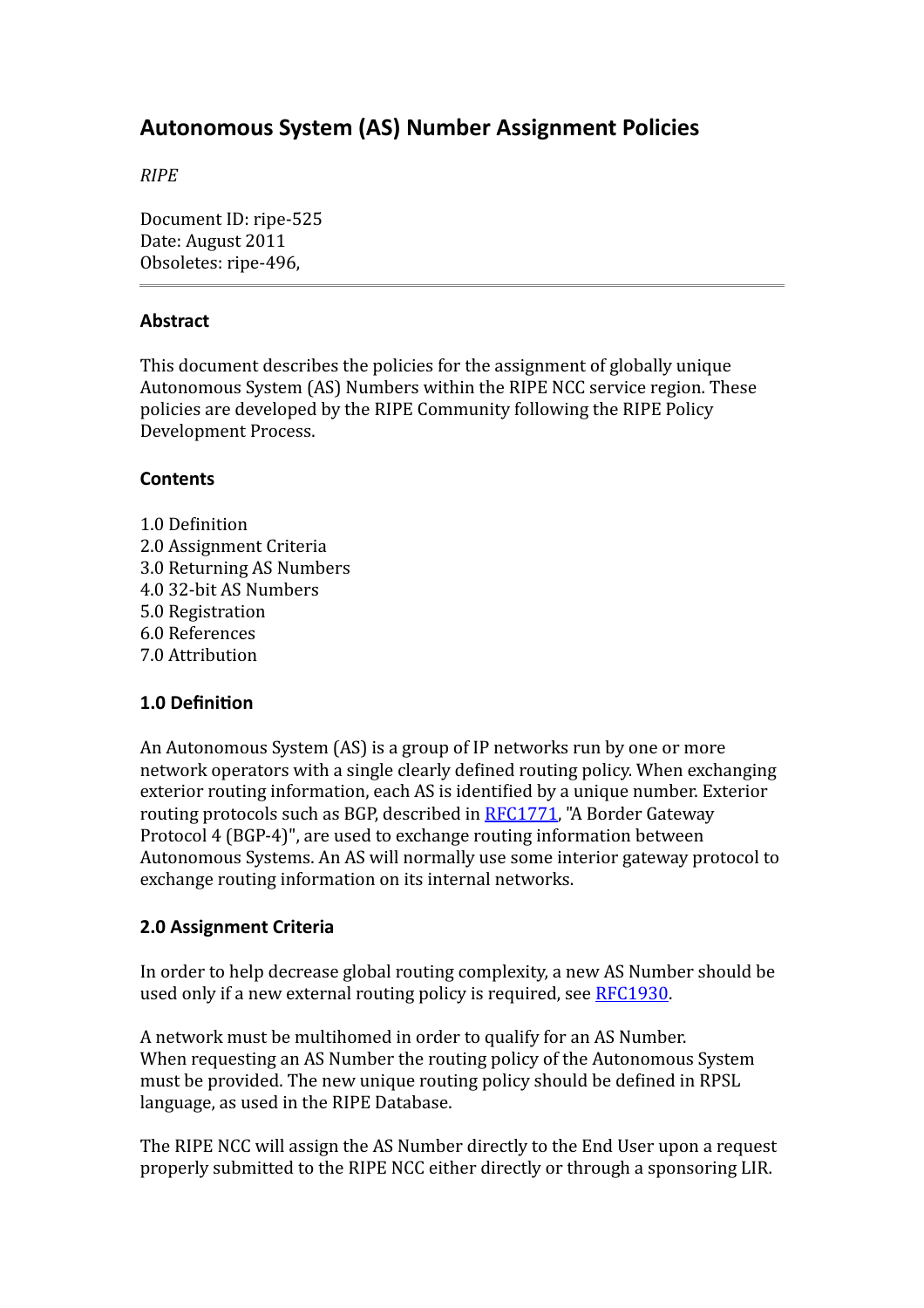AS Number assignments are subject to the policies described in the RIPE NCC document entitled ["Contractual Requirements for Provider Independent](https://www.ripe.net/ripe/docs/contract-req) [Resource Holders in the RIPE NCC Service Region"](https://www.ripe.net/ripe/docs/contract-req).

## **3.0 Returning AS Numbers**

If an organisation no longer uses the AS Number, it must be returned to the public pool of AS Numbers. The RIPE NCC can then reassign the AS Number to another organisation.

## **4.0 32-bit AS Numbers**

The RIPE NCC assigns 32-bit AS Numbers according to the following timeline:

- From 1 January 2007 the RIPE NCC will process applications that specifically request 32-bit only AS Numbers (AS Numbers that can not be represented with 16 bits) and assign such AS Numbers as requested by the applicant. In the absence of any specific request for a 32-bit only AS Number, the RIPE NCC will assign a 16-bit AS Number.
- From 1 January 2009 the RIPE NCC will process applications that specifically request 16-bit AS Numbers and assign such AS Numbers as requested by the applicant. In the absence of any specific request for a 16 bit AS Number, the RIPE NCC will assign a 32-bit only AS Number.
- From 1 January 2010 the RIPE NCC will cease to make any distinction between 16-bit AS Numbers and 32-bit only AS Numbers, and it will operate AS Number assignments from an undifferentiated 32-bit AS Number allocation pool.

### **5.0 Registration**

The RIPE NCC will register the resources issued in the RIPE Database.

### **6.0 References**

[RFC1771] "A Border Gateway Protocol 4 (BGP-4)" <http://www.ietf.org/rfc/rfc1771.txt> [RFC1930] " Guidelines for creation, selection, and registration of an Autonomous System (AS)"<http://www.ietf.org/rfc/rfc1930.txt> [RFC2026] "The Internet Standards Process -- Revision 3 IETF Experimental RFC <http://www.ietf.org/rfc/rfc2026.txt>see Sec. 4.2.1

## **7.0 Attribution**

This document is compiled from policies developed by the RIPE community.